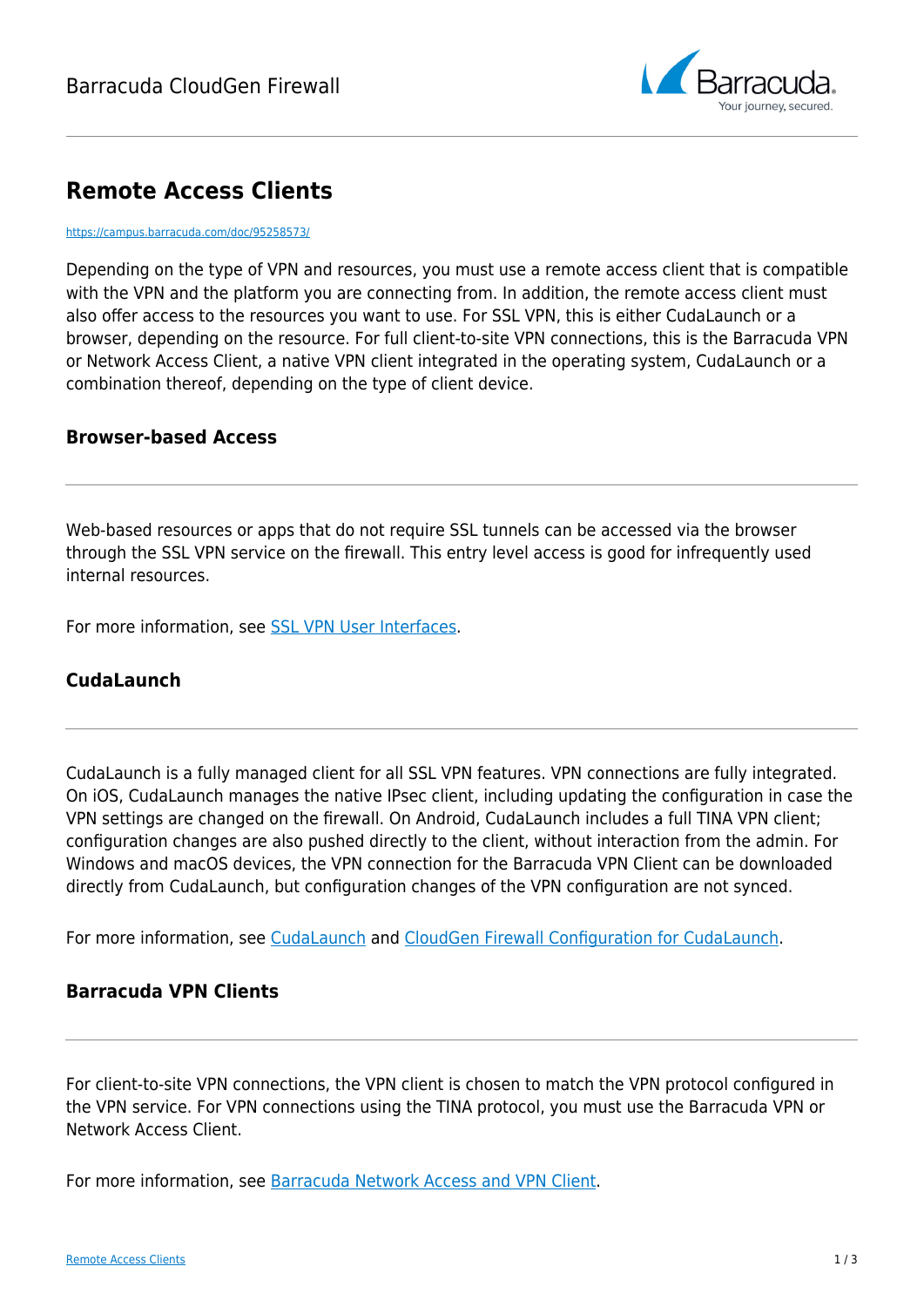

#### **Native IPsec Clients**

For IPsec VPN using IKEv1 or the IKEv2 protocol, every standard compliant VPN client should work. Depending on the platform, you may need to adjust the client-to-site configuration to match the requirements of the client. Currently, the native VPN clients on iOS and Android are only supported for IKEv1.

For more information, see [Native iOS IPsec VPN Client](http://campus.barracuda.com/doc/95258576/), and [Native Android IPsec VPN Client.](http://campus.barracuda.com/doc/95258575/)

#### **Native PPTP or L2TP/IPsec Clients**

You can use any standard-compliant PPTP or L2TP/IPsec VPN client to connect.

For more information, see [How to Configure a Client-to-Site L2TP/IPsec VPN](http://campus.barracuda.com/doc/95258776/) and [How to Configure a](http://campus.barracuda.com/doc/95258777/) [Client-to-Site PPTP VPN.](http://campus.barracuda.com/doc/95258777/)